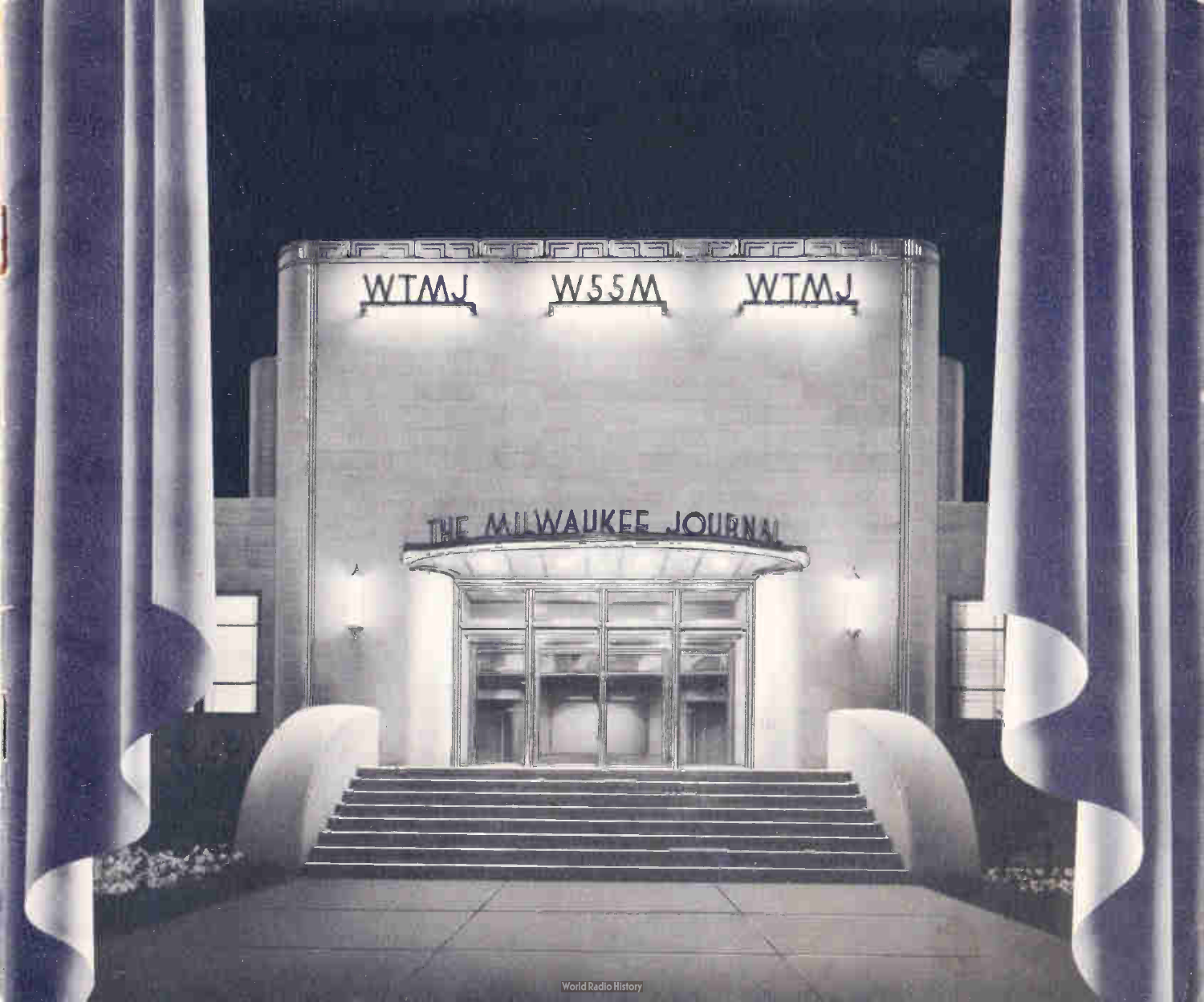## THE JOURNAL'S "RADIO CITY"

by Harry J. Grant Chairman of the Board, The Journal Co.

Fifteen years ago The Journal Co. established a pioneer broadcasting station in Milwaukee and has broadcast its programs without major interruption since that time. Even then we believed radio broadcasting would rapidly develop as an important means of communication and would serve a large part of the public in a new way. Events have fully justified our optimism, as radio now stands first in communication methods, giving efficient and instantaneous contacts with ear and eye over great distances. The record of its service is well known, and we believe in its greater future utility.

Communication methods were transformed by the invention of " wireless," beginning with Marconi, De Forest and others, leading to new short wave discoveries and Maj. Armstrong's frequency modulation. Progress from a simple radio transmission of Morse code to the present day varied commercial usages marks an important scientific advance. The promised release of television programs, which are to synchronize sound with action pictures by reproduction and transmission, even to accurate color portrayal, is eagerly awaited by the radio audience. Short wave developments give almost unlimited possibilities over a broad field. While war restrictions are temporarily delaying the popular use of these newer facilities, war inventions have greatly accelerated the perfection of radio methods.

Commercial announcements are necessary to pay the cost of program time and talent. The business problem has much to do with the kind of program put on "the air." This fact is a guarantee of improvement in the scope and quality of programs, for without sufficient merit to assure an appreciative radio audience the effort will be lost. Frequent radio programs are now used to advance our war work. News is broadcast several times daily, and the necessary control of propaganda is being exercised. The Federal Communications commission has wisely restricted its licensing powers and has used them in the public interest, convenience and necessity. The breadth of broadcasting service, ranging from the enthusiasm of jitterbugs to the serious work of religious, scientific and educational groups and our war needs, prevents perfect harmony at all times. There are, and must be, "growing pain" disturbances.

Understanding all this, The Journal has complete faith in the future of radio broadcasting. It knows that leadership in such service can be held only by untiring work and the monetary expenditures that prove necessary. Such leadership for Milwaukee and Wisconsin is the idea and ideal which caused Radio City to be built. Radio City is a triumph of architectural beauty, engineering skill and modern equipment. Its readiness to give the best in radio '. broadcasting is of national importance, as it is dedicated to the public service. In addition to other studios, Radio City provides a large television studio especially designed for accurate reproduction. An auditorium seating nearly 400 people affords entertainment by large groups and has an organ designed especially for radio broadcasting. Television Station WMJT at Radio City will go on the air when war restrictions are lifted. Frequency modulation Station W55M, located near Richfield, transmits sound flawlessly. From the Blue Mound road our old friend WTMJ will continue to transmit National Broadcasting Co. chain programs and local programs from studios in Radio City. Adequate modern studios in The Journal building at 4th and State will remain accessible for downtown use. When combined, these facilities are unexcelled.

A competent Journal radio staff, with many years of successful experience, and a determination to give the best of service, promises much for the future.

With appreciation of your friendly interest and our felicitations, we offer you "Radio City."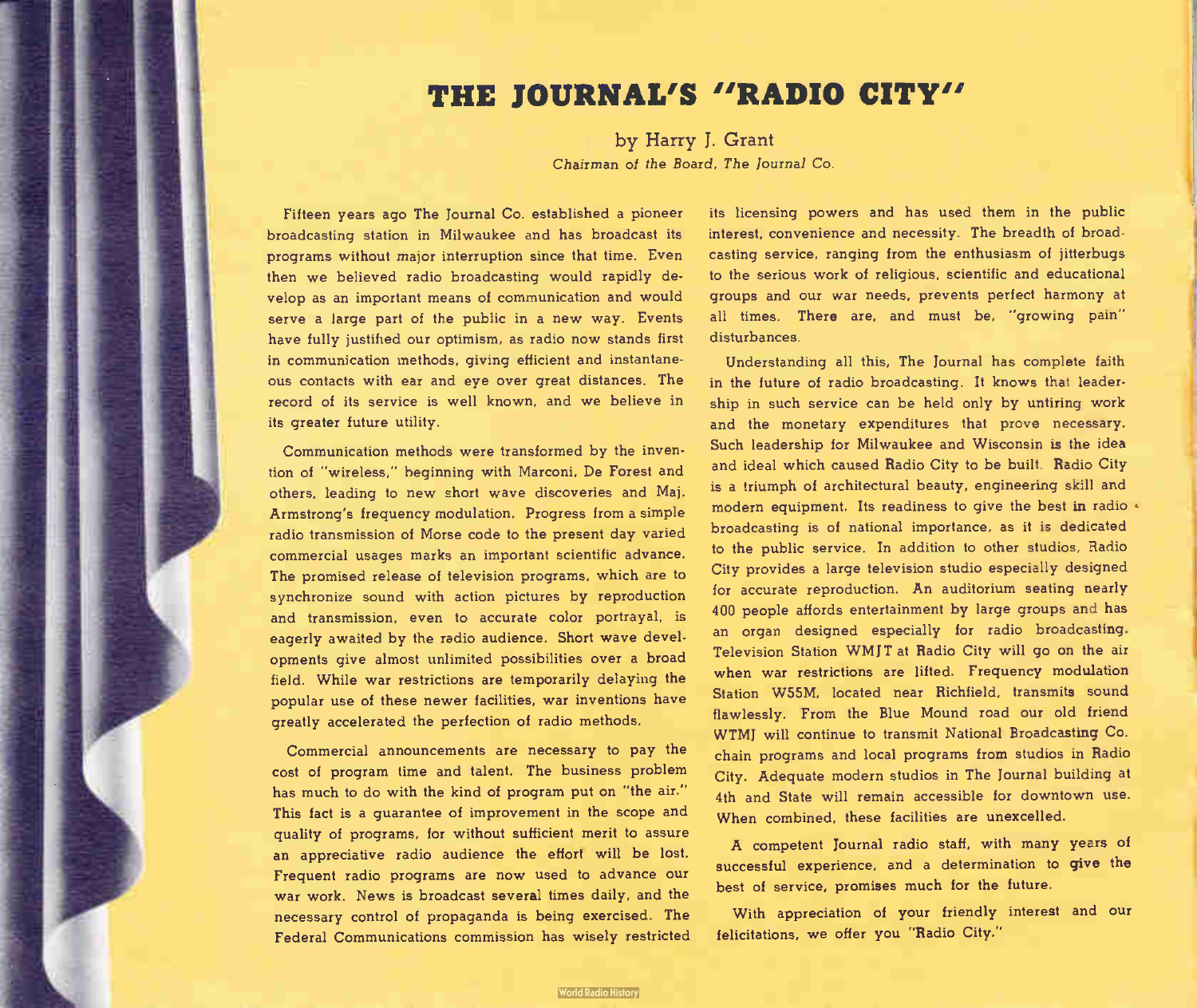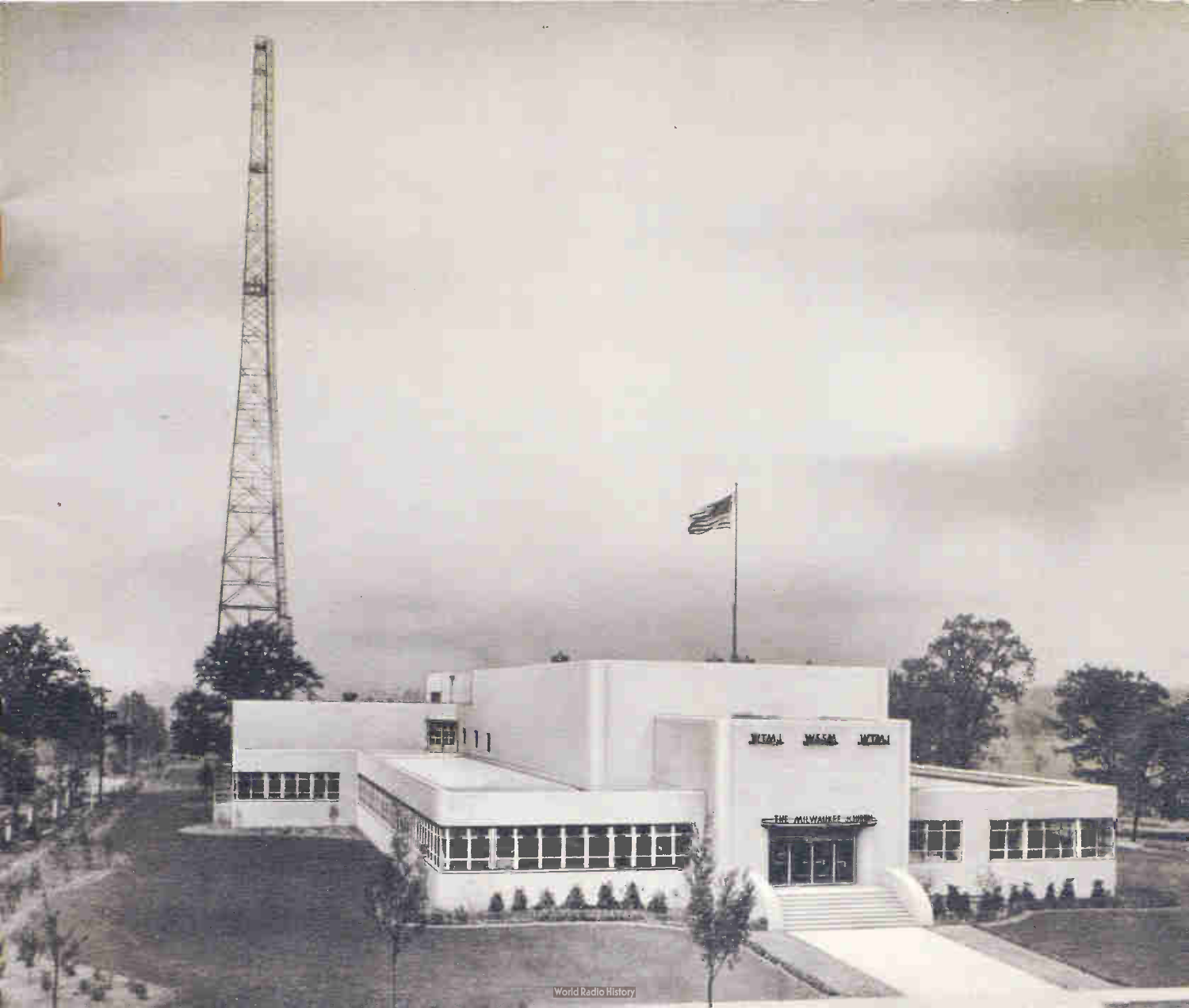As you enter the main lobby through massive solid glass doors your attention is first drawn to colorful murals high on each of the four walls. These illustrations tell the story of radio and its service to all people.

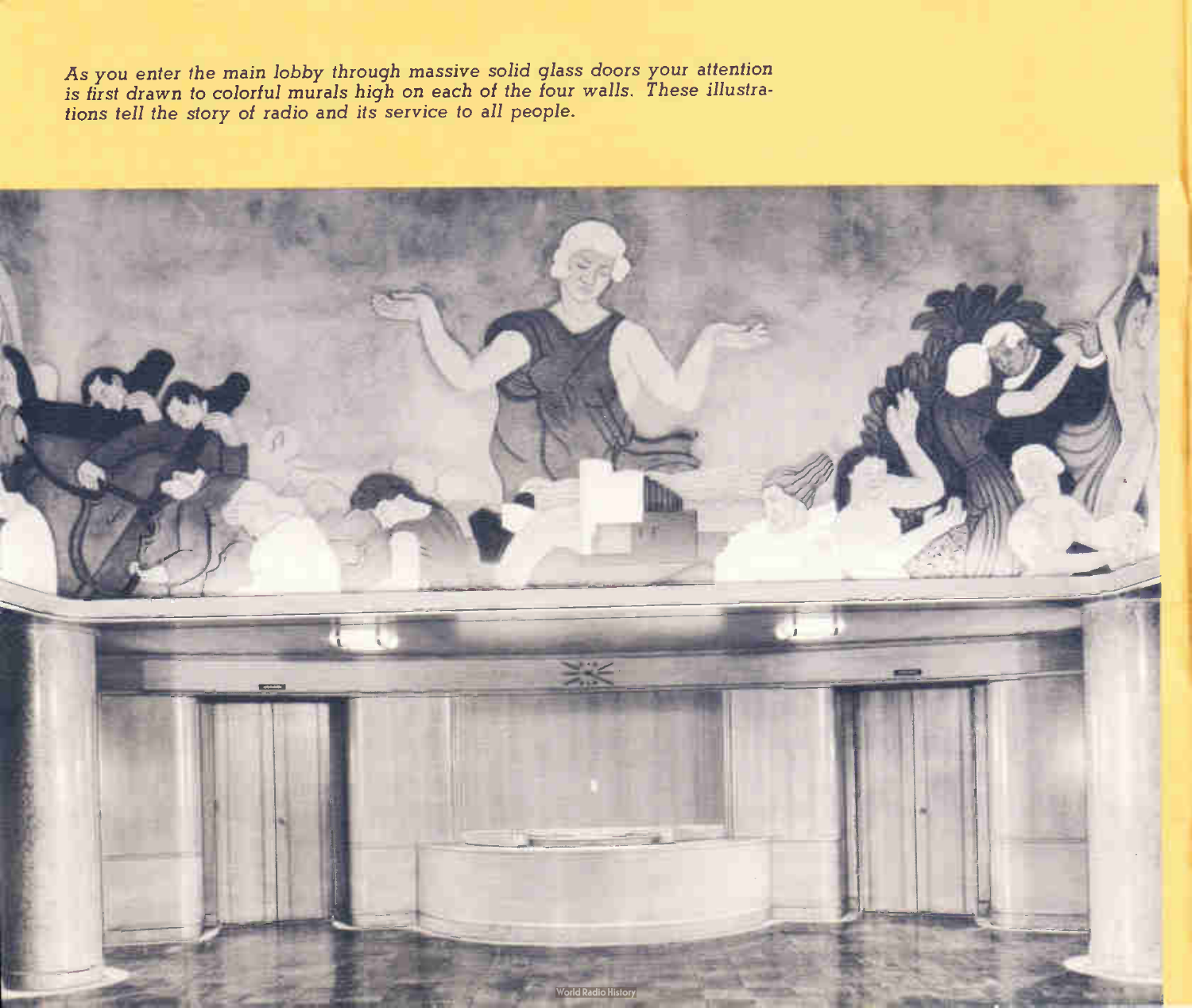At either side of the information desk in the wood paneled main lobby are doors leading to the auditorium studio. Stairways to the right and left of these doors give access to the second floor observation lounge.

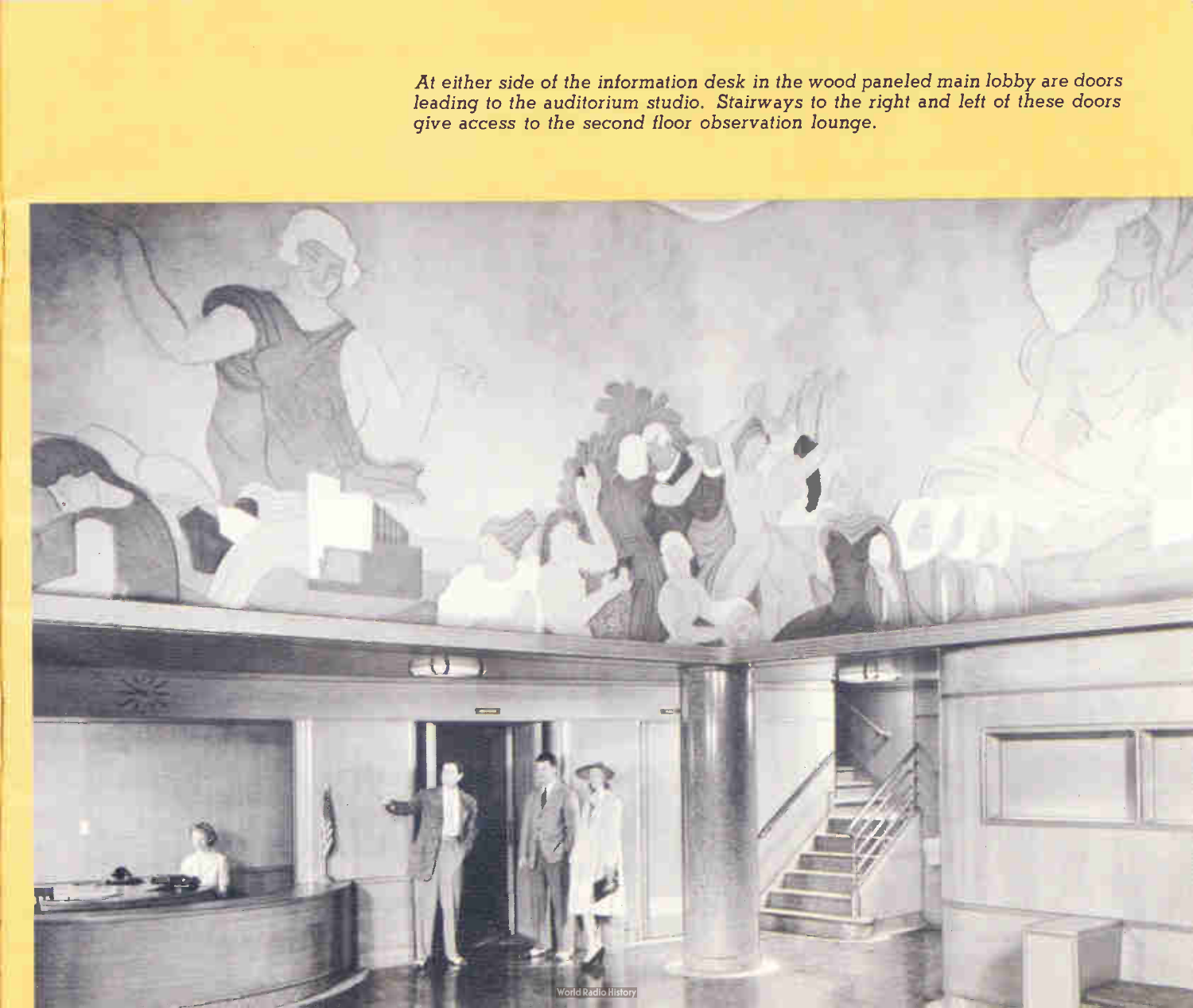The auditorium studio, heart of the Radia City building.

n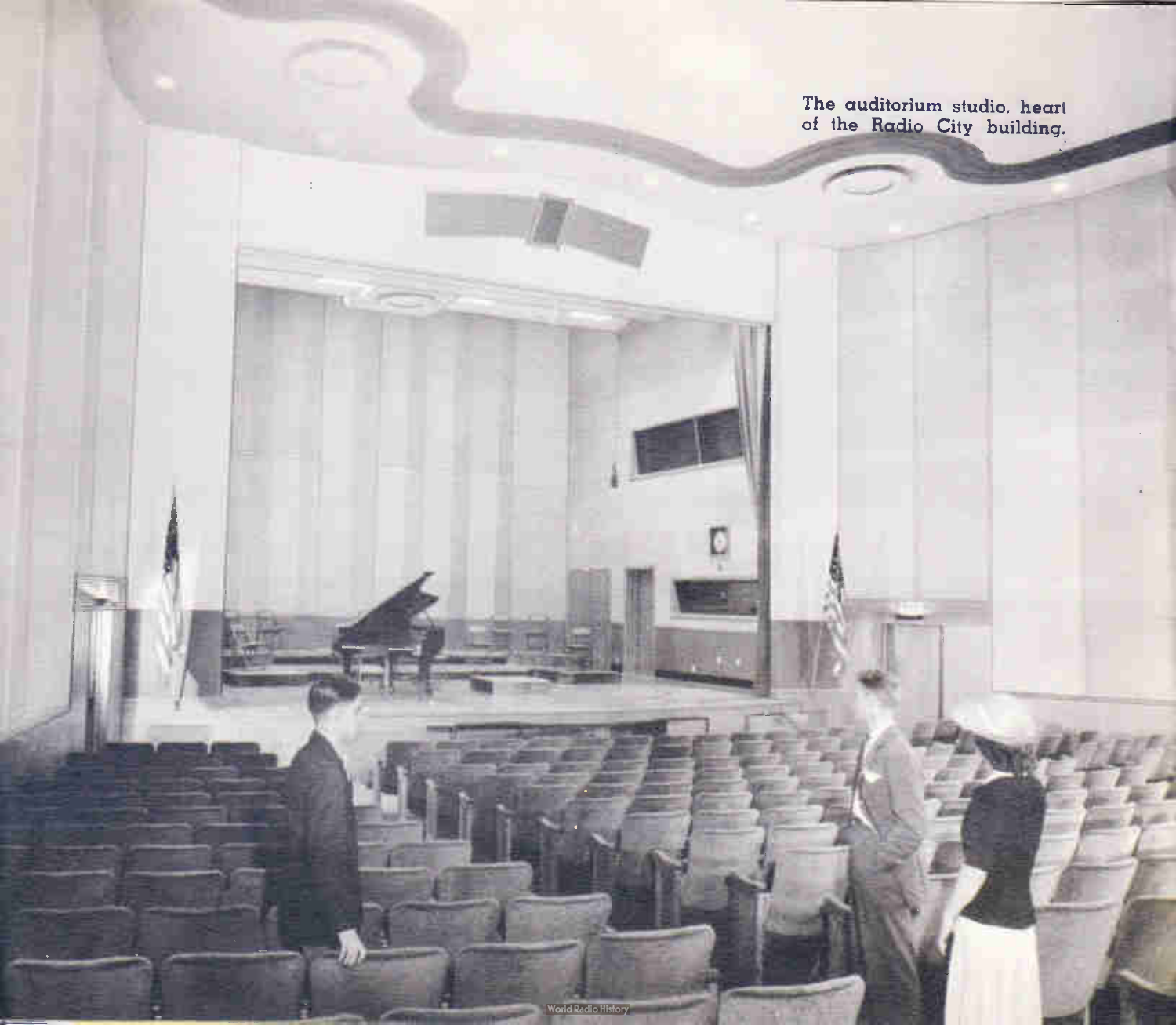Another view of the auditorium taken from the stage.



World Radio History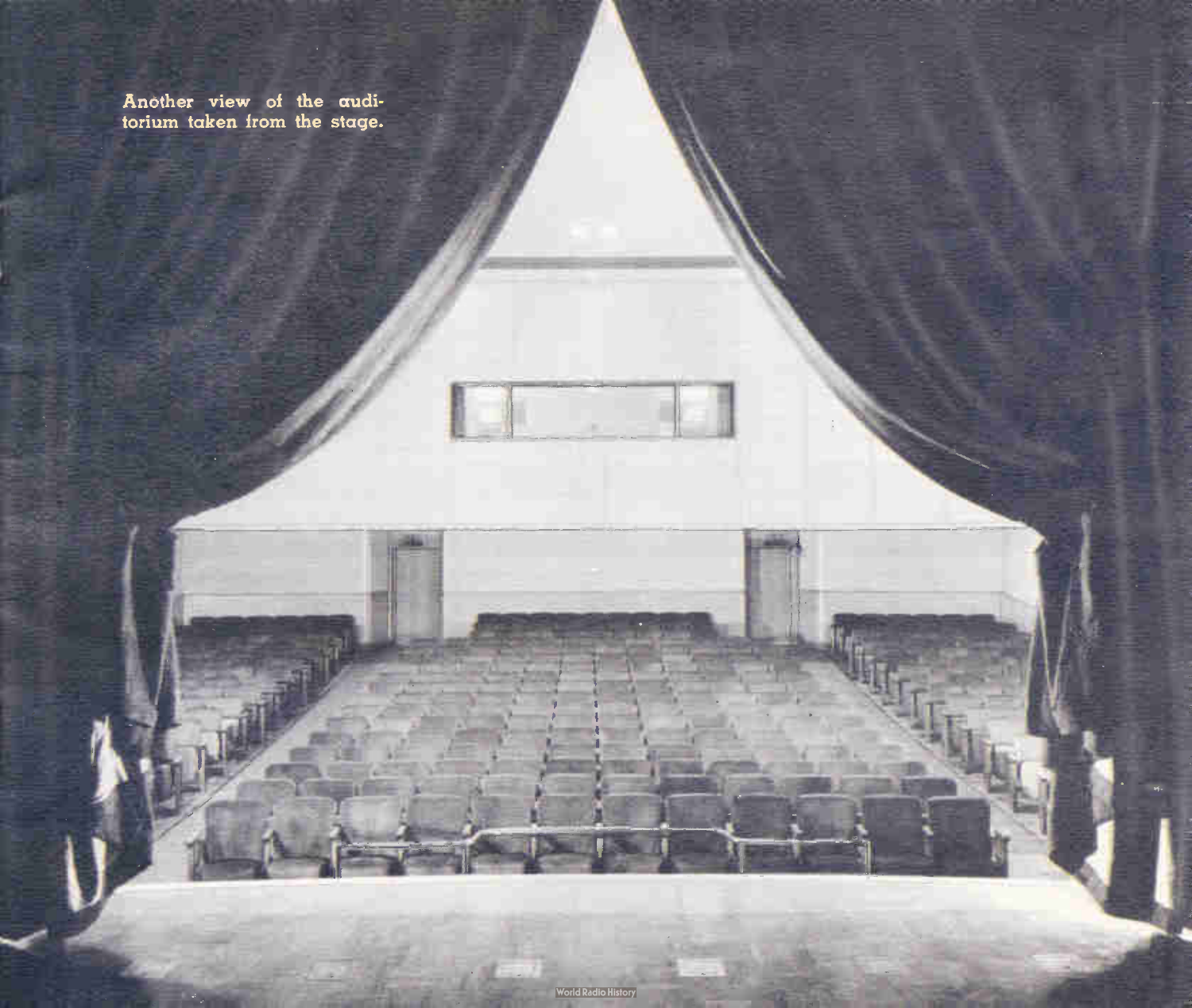

The onice of the General Manager of Radio sounds a new note in the furnishing of executive offices.

rypical of the executive quarters of Radio City is this office of the Manager of WTMJ and W55M.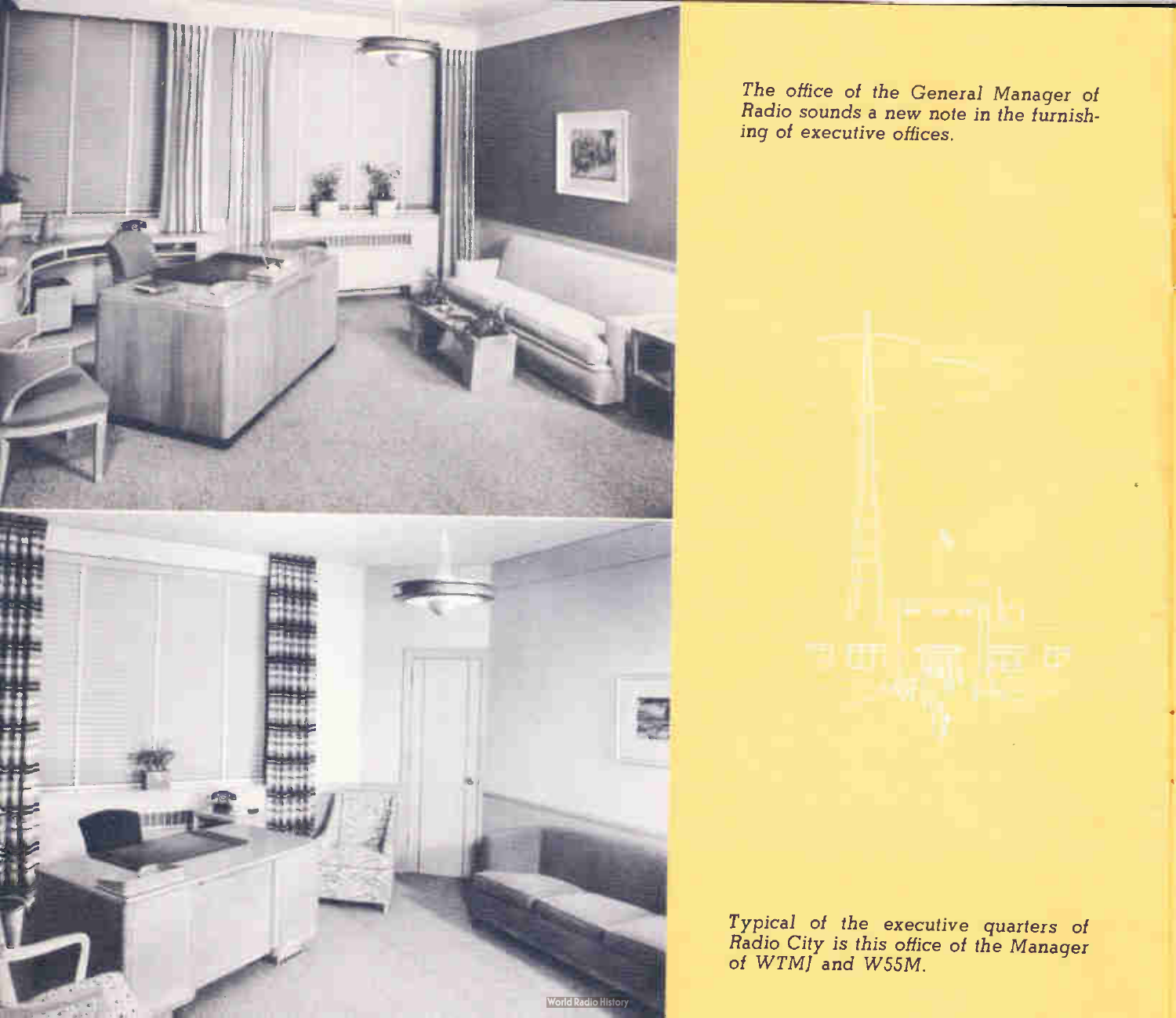The office of the Assistant Manager of  $\,$ WTM1 and W55M overlooks the scenic Milwaukee River.

This secretary's office carries out the natural wood furniture scheme of the executive suite.

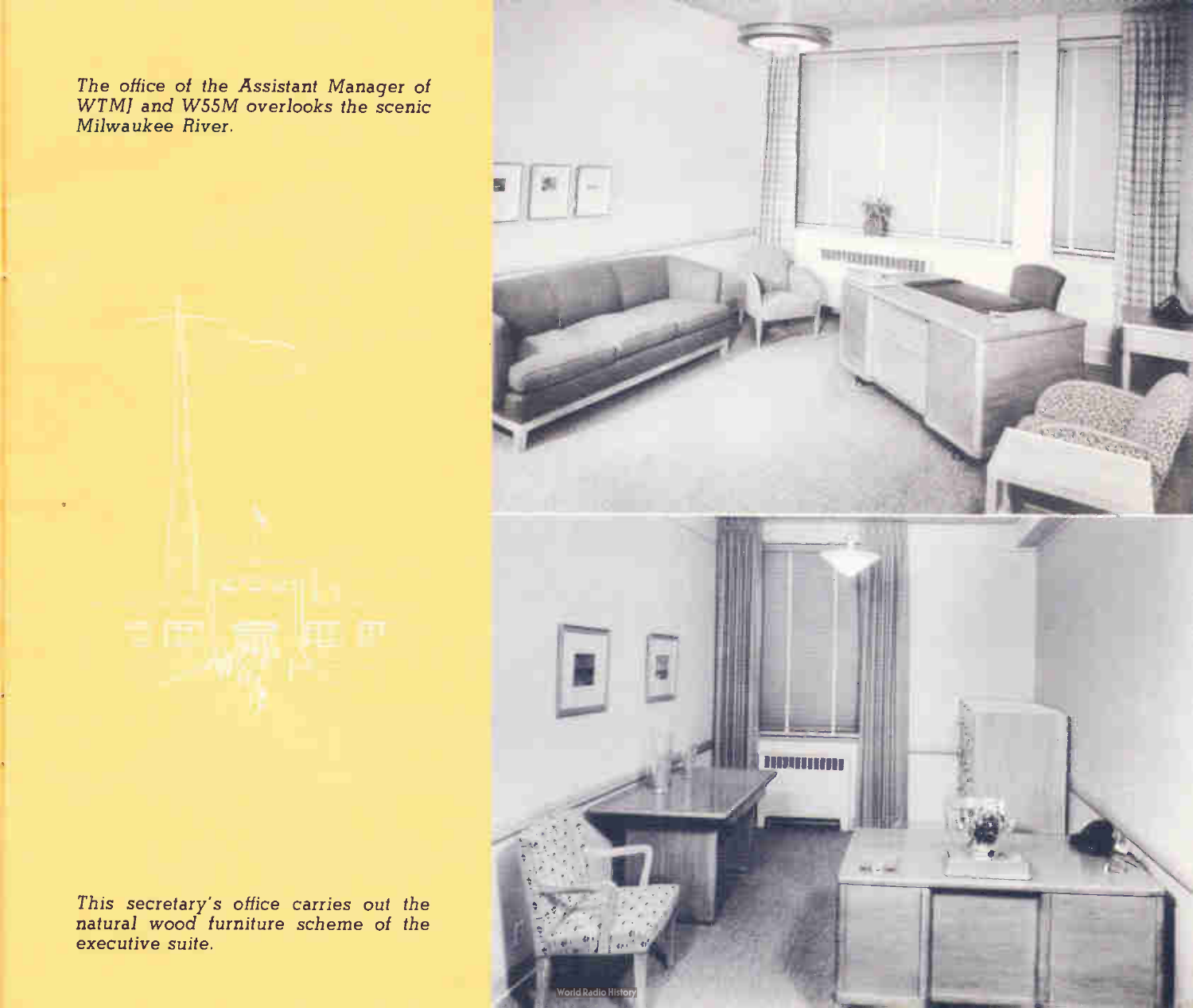Program schedules for both broadcasting stations are prepared in this light and airy omice. .





Meetings and auditions are conducted in quiet comfort in this attractive conference room.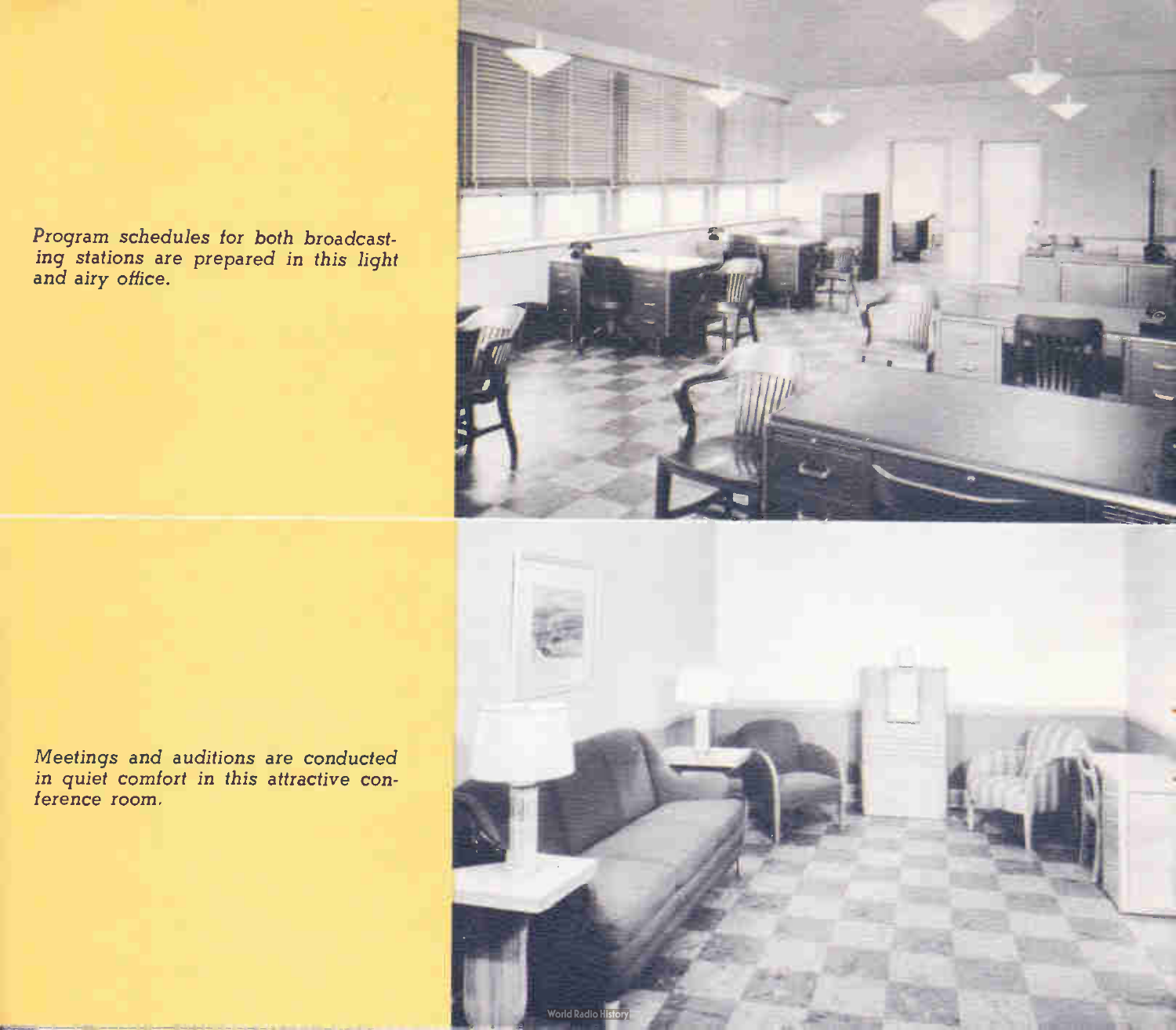

The luxuriously furnished observation lounge is complete in all details includ-ing a kitchenette.

Like other large offices, the sales office is equipped with steel furniture and venetian blinds.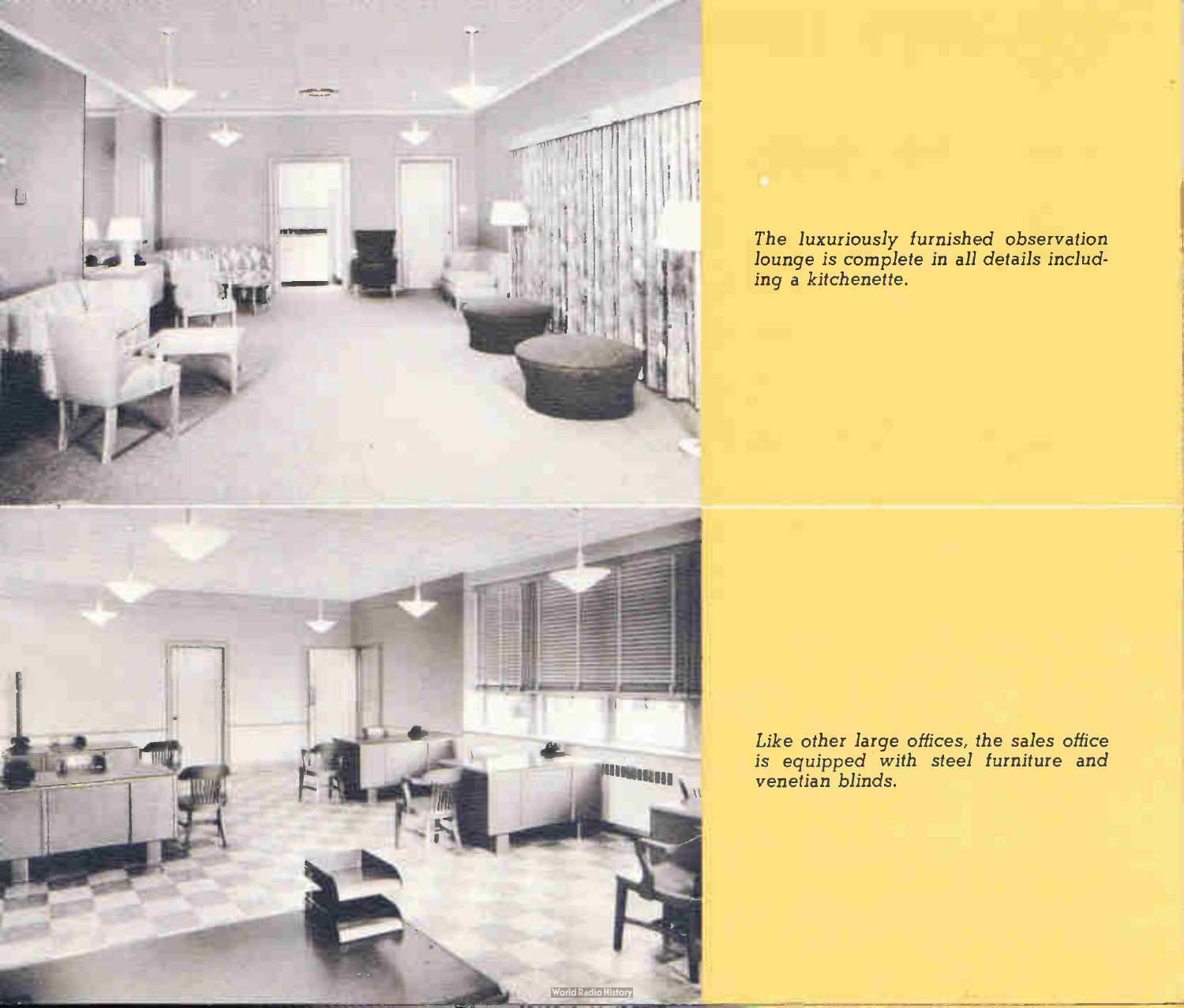

All WTMJ programs clear through this sub-master control room. Station W55M has similar equipment in Radio City.

Resembling a giant organ keyboard, the desk in the master control room is the nerve center of all radio operation.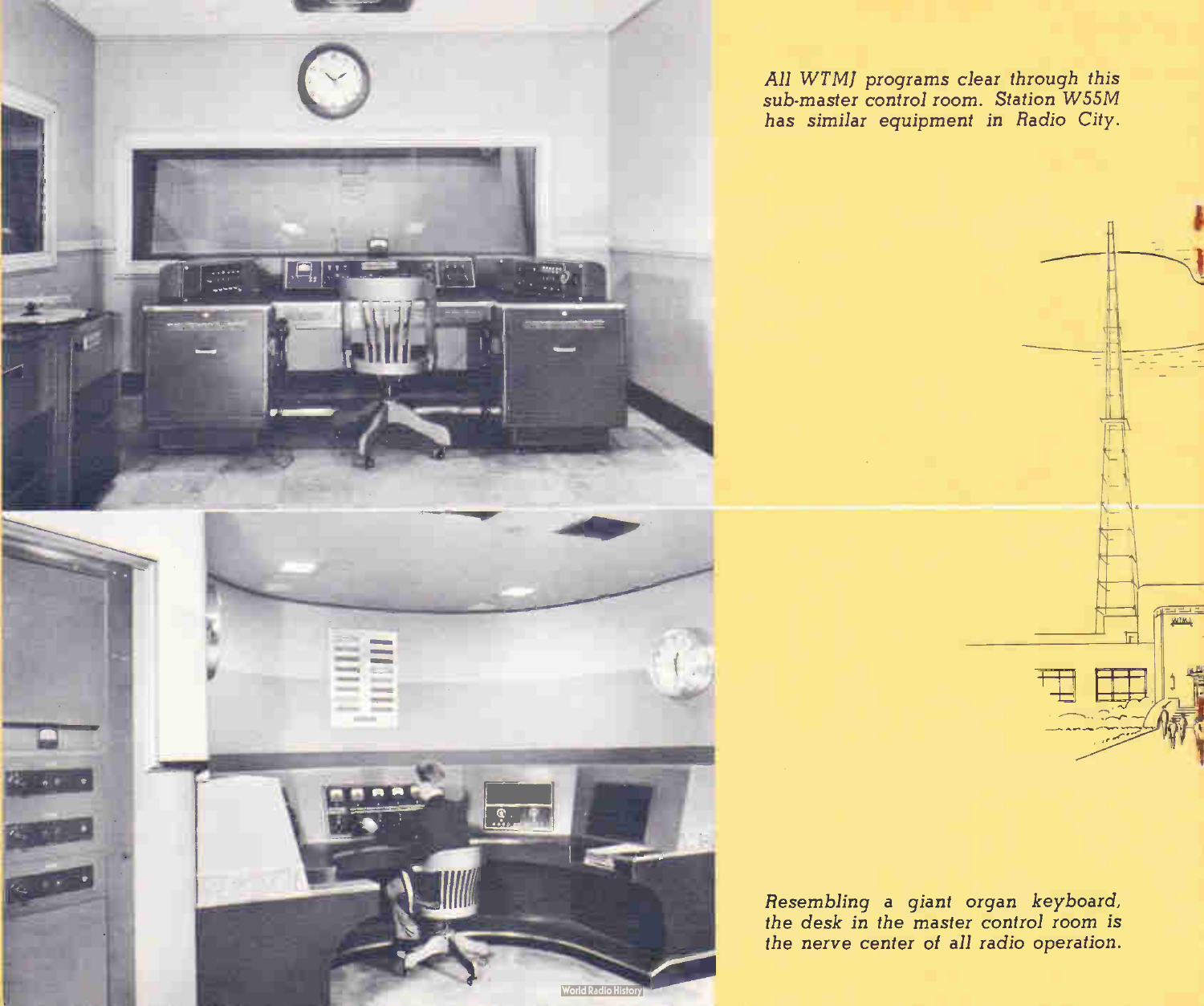Studio B-2 and its companion Studio A-2 are large and incorporate latest acoustic and air conditioning developments.



One of the two smaller studios in Radio City which are used for broadcasts of individuals and small groups.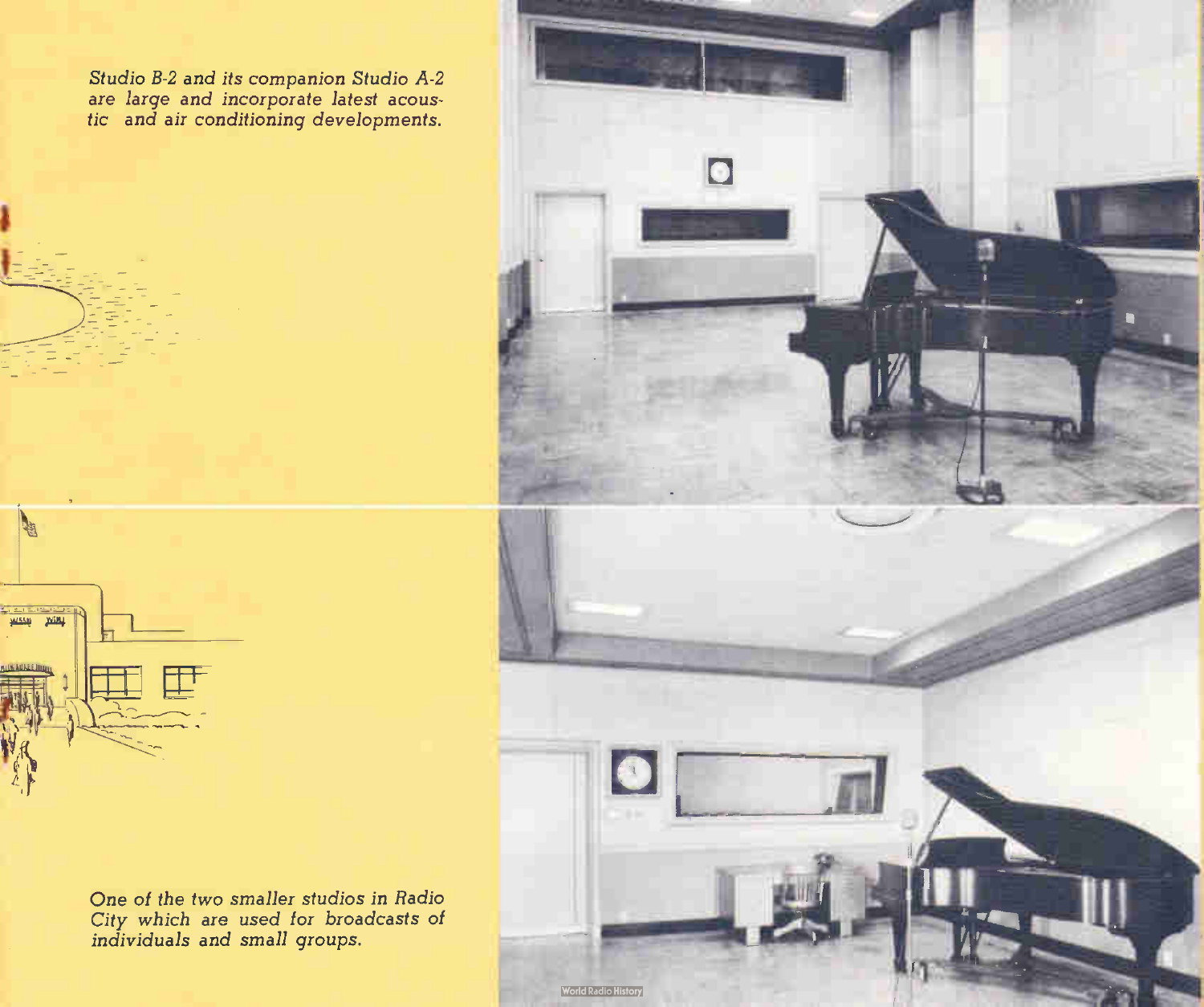Announcers as well as news writers prepare program material. Each has a desk in this pleasant office.



Most of the advertisers' messages you hear over WTMJ and W55M are prepared in this office.

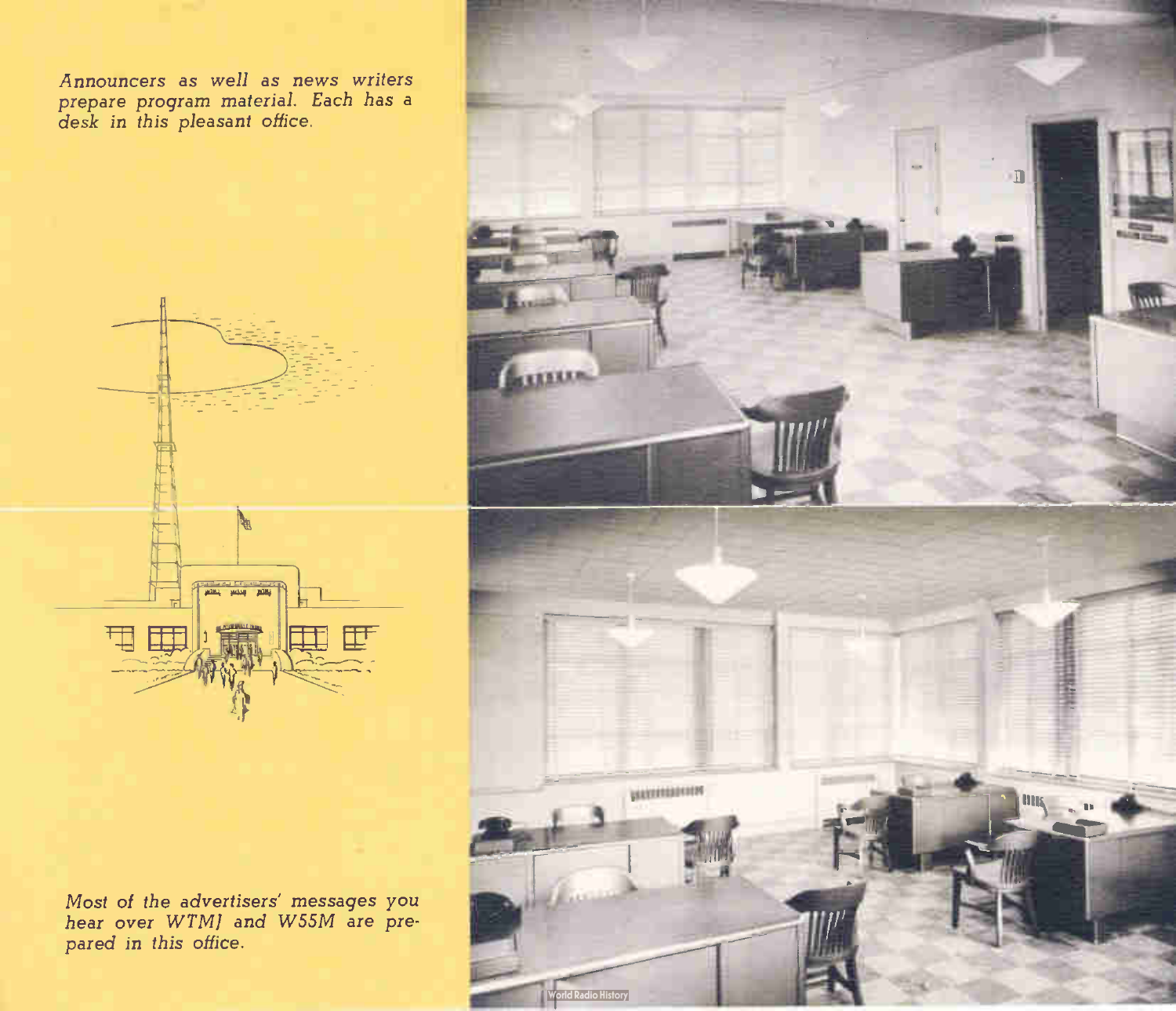

The office of the director of WTMJ's Women's Department is feminine in all of its appointments.



More than one hundred thousand musical selections are housed in these modern library cabinets.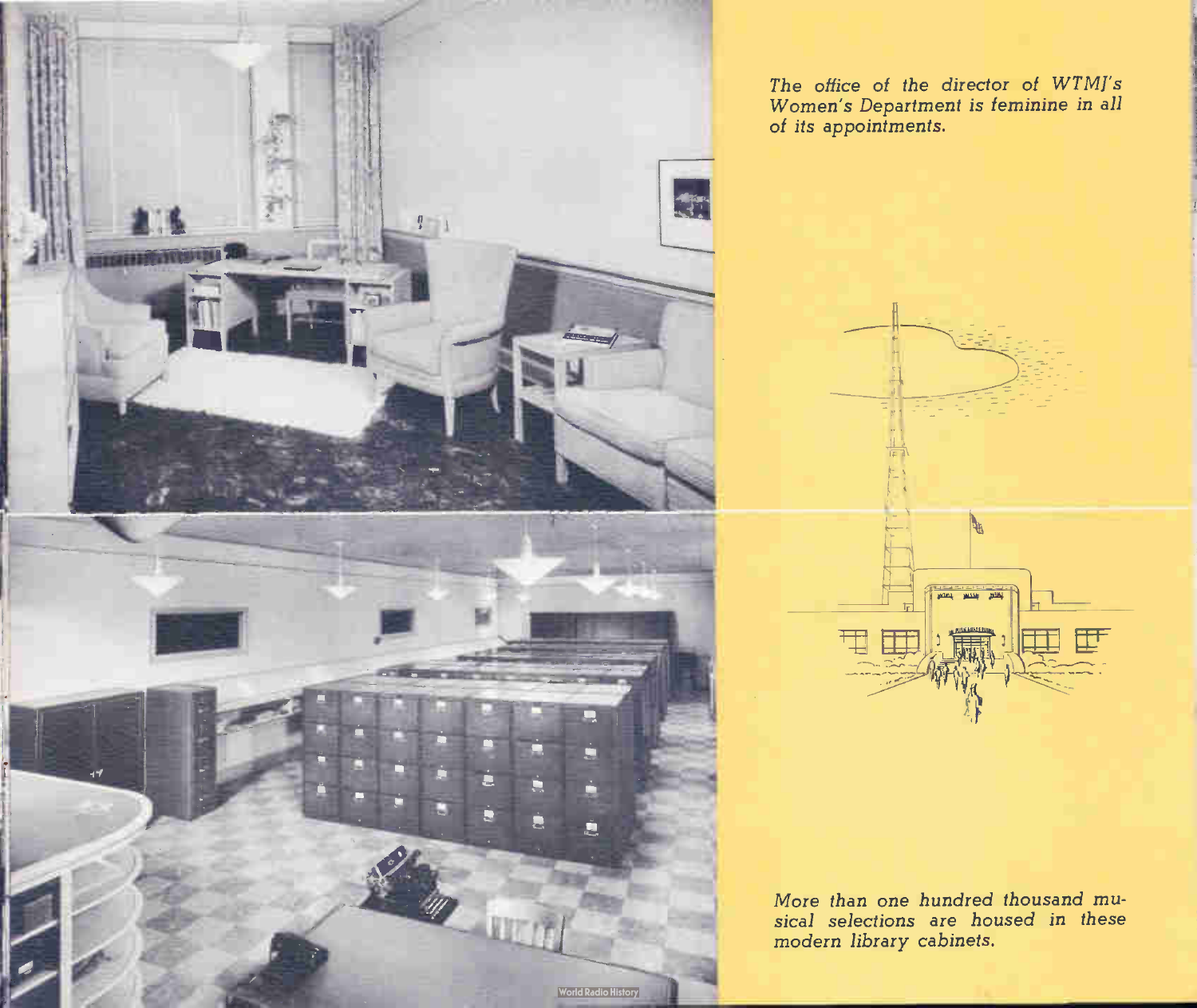The singers, actors and other artists who appear at Radio City find this lounge a comfortable place in which to relax.

Radio artists and future television performers will both appreciate this makeup room with brilliantly lighted mirrors.

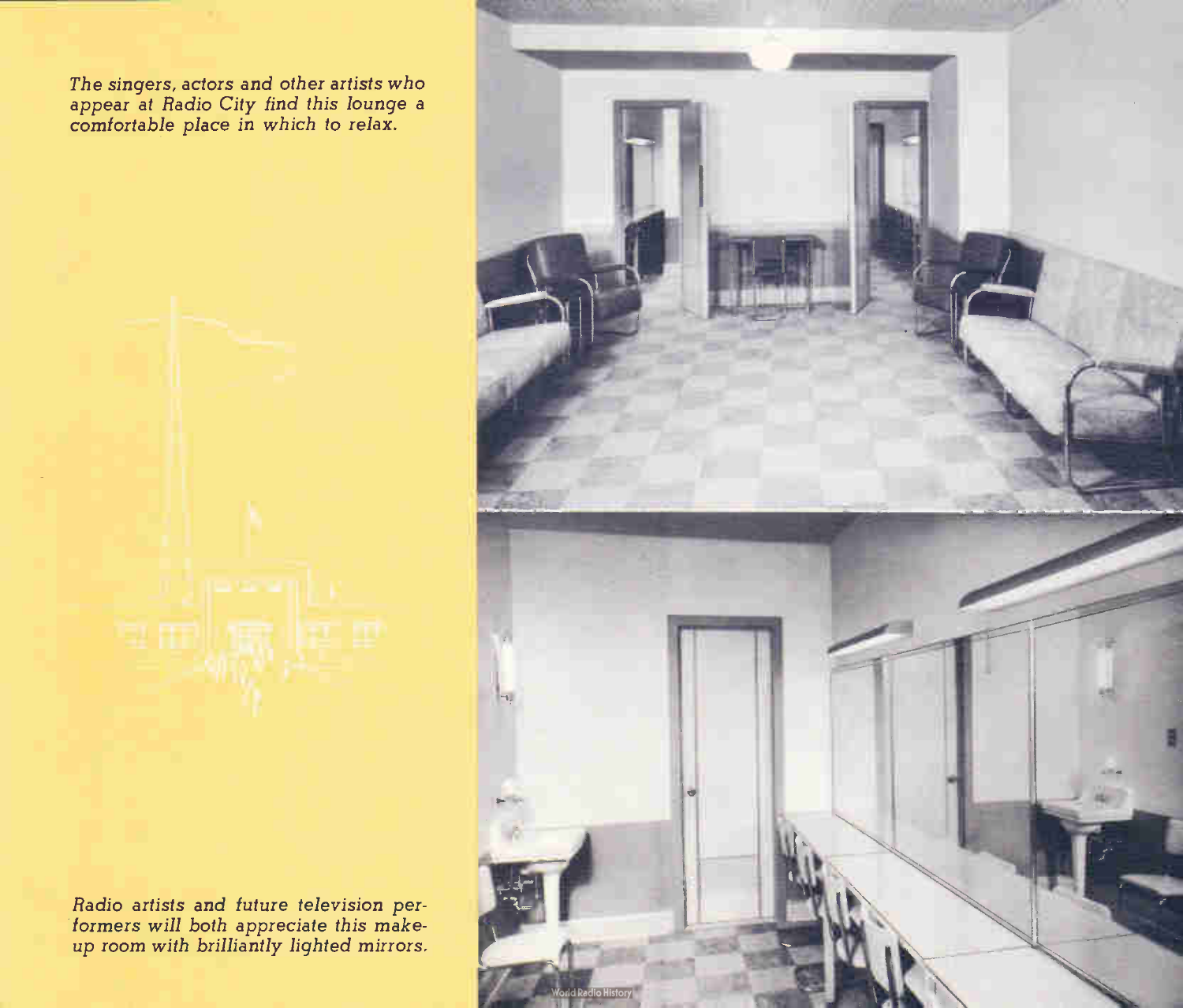

between programs, the large musical staff at Radio City makes its headquarters in this combination lounge and locker room.

> Constant temperature and humidity control keeps musicians' instruments in perfect condition in this unique room.



**World Radio History**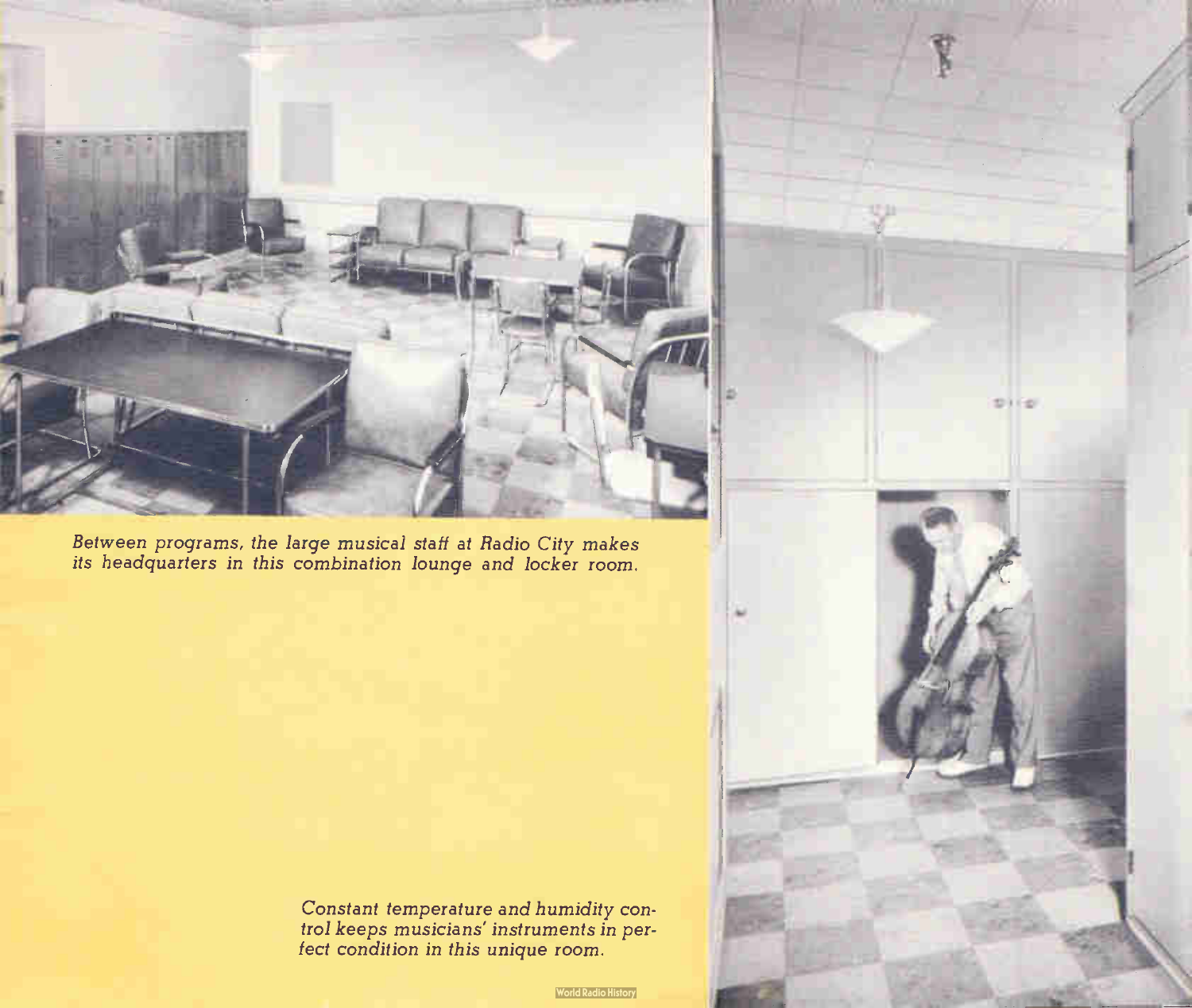

Ducts of every size are required to operate Radio City's ventilating and air conditioning system.



Sixteen hundred individual pipes comprise the organ installed in the auditorium studio.



News from all over the world comes to Radio City over these automatic teletypewriters.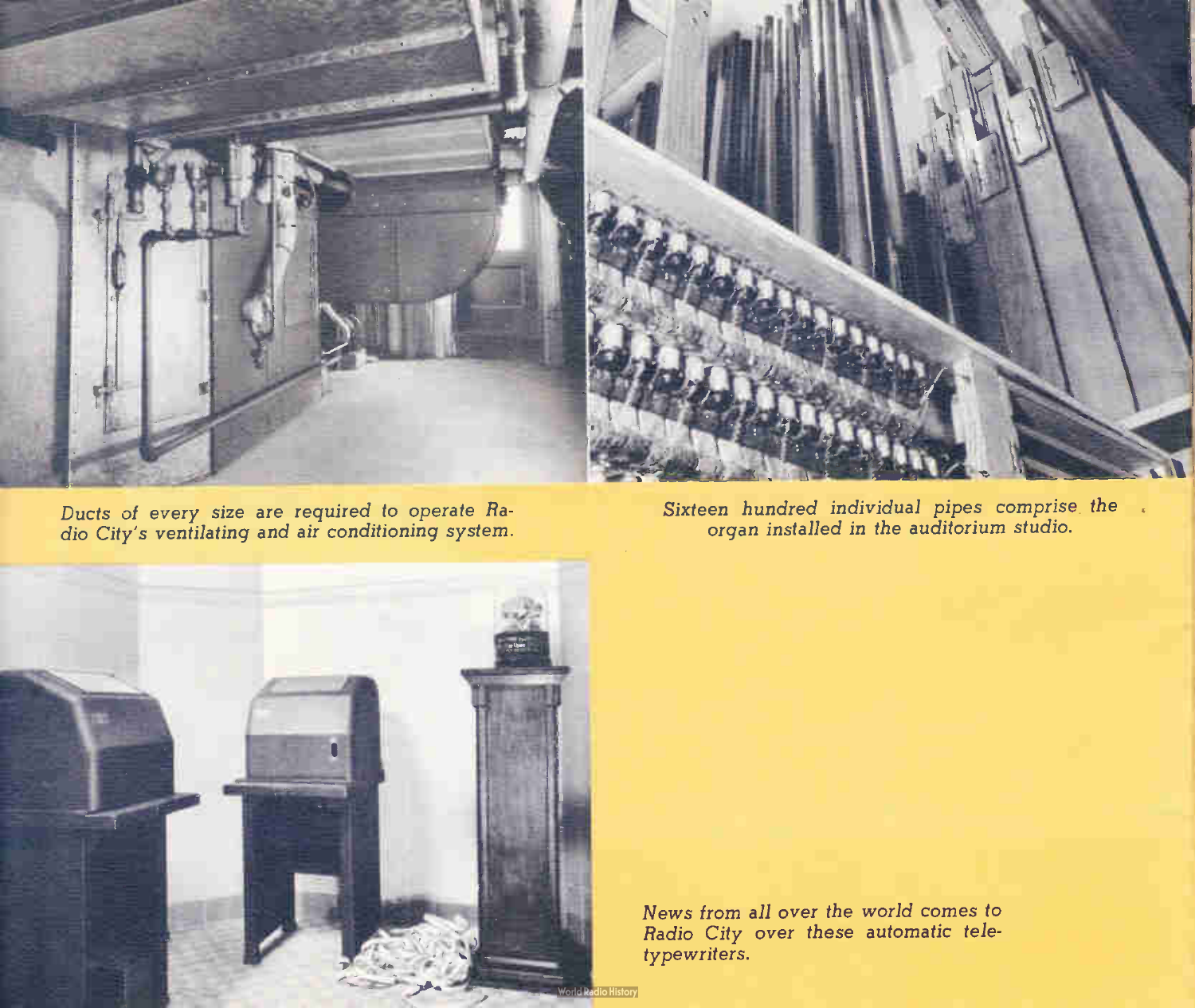

, The telephone equipment room is the central point in the automatic dial system serving Radio City.

> Tile walls and floors and special lighting keep the corridors at Radio City bright and clean.

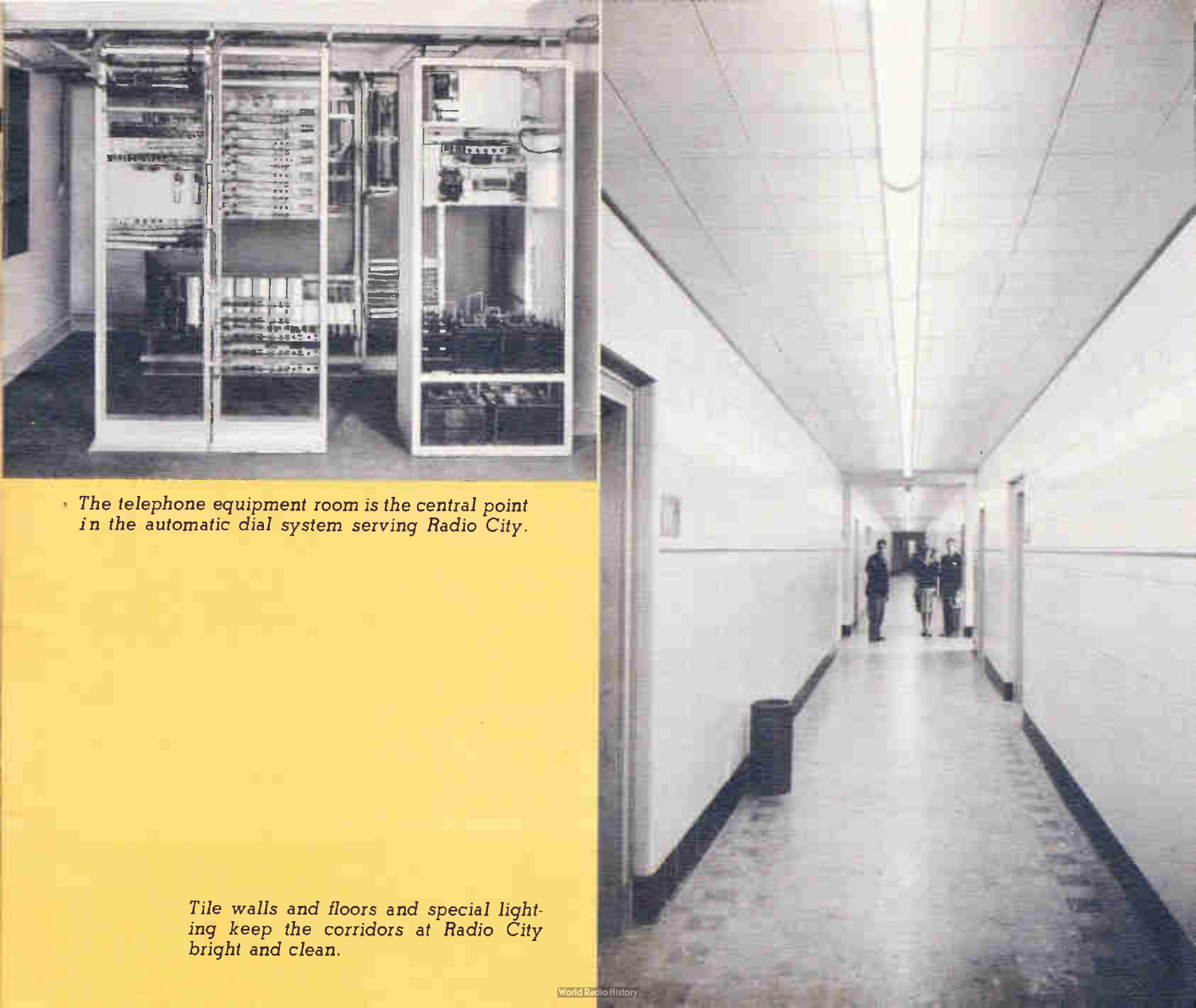



Radio City's heating plant is located in a separate building to protect studios from vibration and noise.

This underground service tunnel carries heat, hot water and refrigeration to the Radio City building.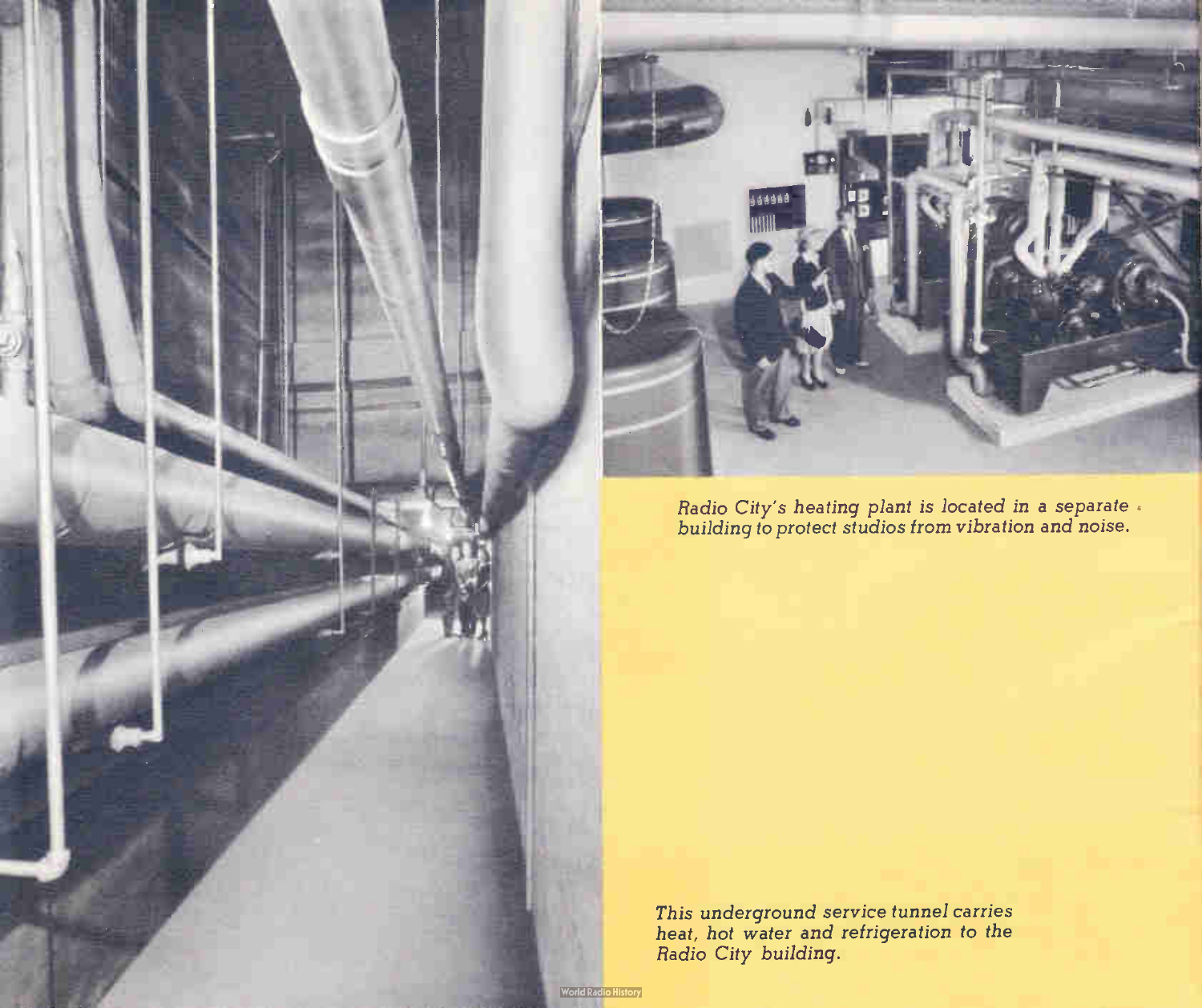

World

Office of the Technical Supervisor, who  $\blacksquare$ heads a large staff of radio operators. Batteries of large fans keep the air in studios and omces cool and fresh. I

Stations  $WTMI$  and  $W55M$  maintain two Auxiliary studios are located in The Milwau-

•

downtown auxiliary studios for special use. kee Journal building at 4th and State Streets.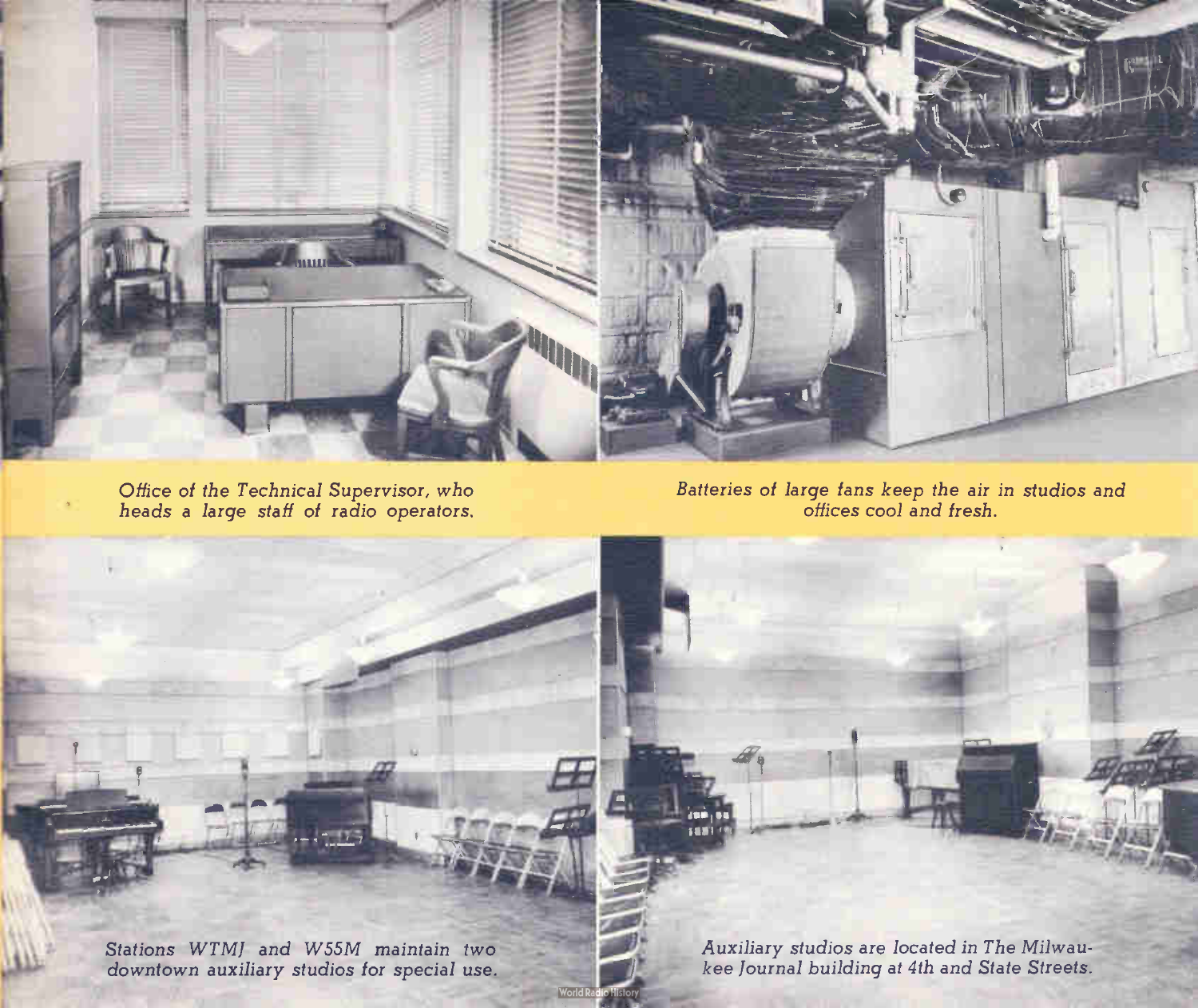

The W55M transmitter at Richfield, where FM programs from Radio City studios are actually put on the air.

This tower at Radio City will be used to broadcast the future television programs from Station WMJT.

**World Radio History**